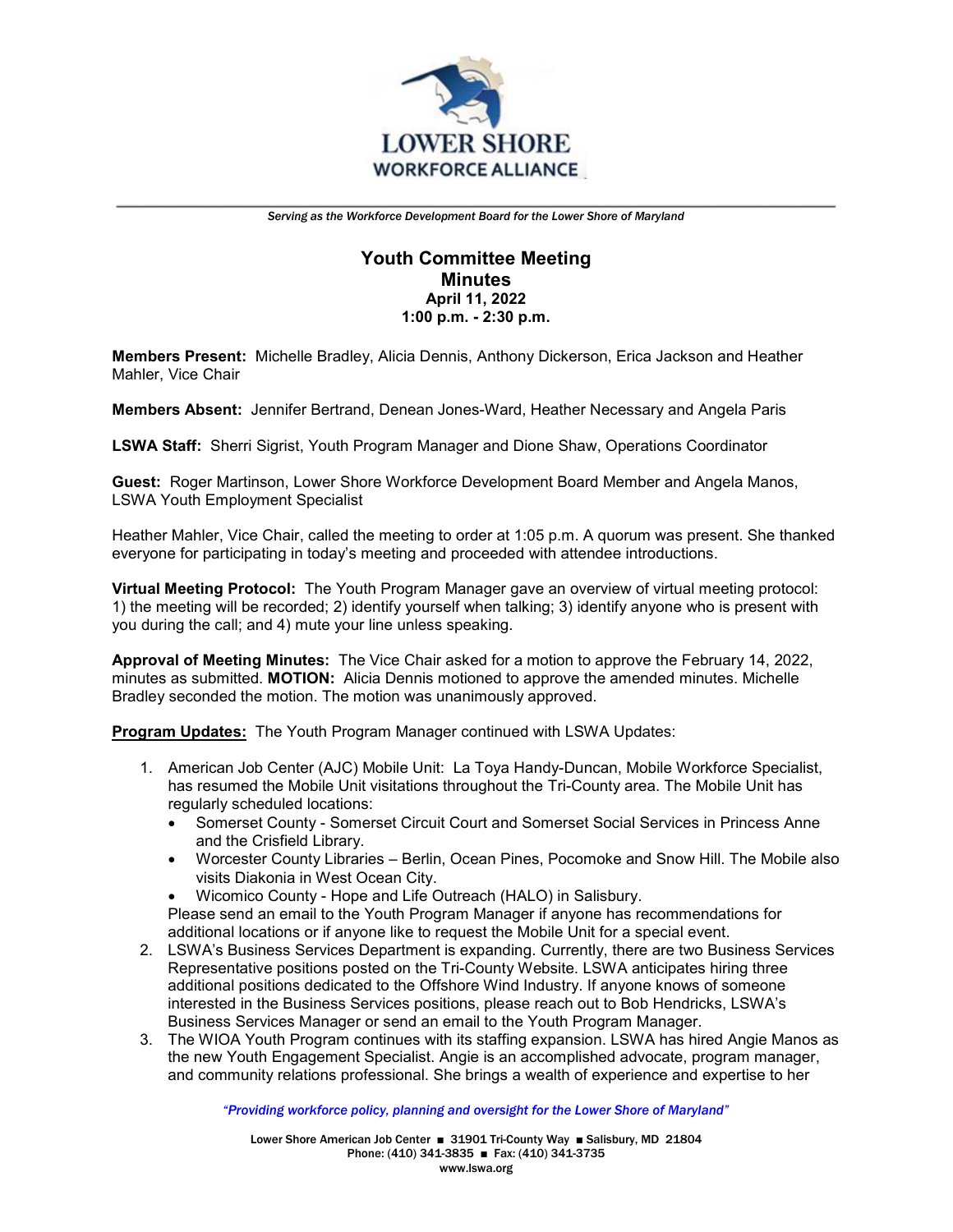

position and has previously served locally as a Career Advancement Coordinator at Grace Center, Director and Supervisor of the Lower Shore CASA program, and as a Marketing Coordinator and Downtown Coordinator for Ocean City and Pocomoke, respectively. Angie has also held strategic federal positions as both a Community Preparedness Officer for FEMA and as a Division Chief for the Transportation Security Administration. After a career in government relations and advocacy in Washington and Philadelphia, Angie moved to the Eastern Shore of Maryland with her husband and toddler to find a better work-life balance and to find work that would be rewarding to her personally. After her daughter entered school, Angie followed her calling to work to support the vulnerable and marginalized in our communities. She both volunteered and worked in the child welfare system. Following a family sabbatical during the pandemic, she looked, again, for meaningful work in the social services arena and found the WIOA Youth Workforce Development Program. She believes her experience working with older foster care youth and young mothers provides her with a valuable perspective when working with young adults entering the workforce. The Youth Program Manager said LSWA is anticipating hiring at least one, possibly two more Youth Engagement Specialists. This position is posted on Tri-County Website. If you know of anyone who might be a good fit for this position, send an email to the Youth Program Manager.

### **Old Business**

Youth Advisory Committee – The Youth Program Manager said Youth Committee members are always welcome to attend these meetings and for those who have attended in the past, thank you for showing support for this committee and its guest speakers. The guest speaker at the March 3, 2022, Youth Advisory Committee meeting was Amber Green, Executive Director, Fenix Youth Project. Amber shared with the committee members the origins of the Fenix Youth Project and the many innovative services and programs that the organization offers to combat youth homelessness and its many related issues.

Youth Advisory Committee Guest Speaker - The next Youth Advisory Committee meeting is a hybrid meeting and is scheduled for Thursday, June 2, 2022, and a guest speaker is needed. The Youth Program Manager suggested Jennifer Gauthier, Founder/Executive Director for Lead4Life (L4L). Lead4Life was founded in 2008 by Jennifer in an effort to reduce the number of youth and young adults entering the juvenile justice system, as well as many out-of-home placements, and the youth recidivism rate in our surrounding communities. L4L programs are developed utilizing strength-based models, trauma-informed approaches, client-centered practices, and community service initiatives. Programs include: Individual and Family Therapy, a Psychiatric Rehab Program, Mentoring Services, First Chance U which are small groups that address the development of positive social/coping/problem-solving skills. Another program is the Evening Reporting Center, which is specifically for youth ages 12-18 who are required by law to participate in an intervention program. The youth volunteer in the community and participate in groups focused on enhancing their decision-making, social, and life skills. All of these programs are available here at the Salisbury location. The Committee agreed that Jennifer Gauthier at Lead4Life would be an excellent guest speaker. **Action Item:** The Youth Program Manager will contact Jennifer regarding her availability for the Youth Advisory Committee meeting scheduled for June 2, 2022.

Strategic Goals: Review and Updates – The Youth Program Manager provided a review of Goal #1 and the Action Items for that goal.

*"Providing workforce policy, planning and oversight for the Lower Shore of Maryland"*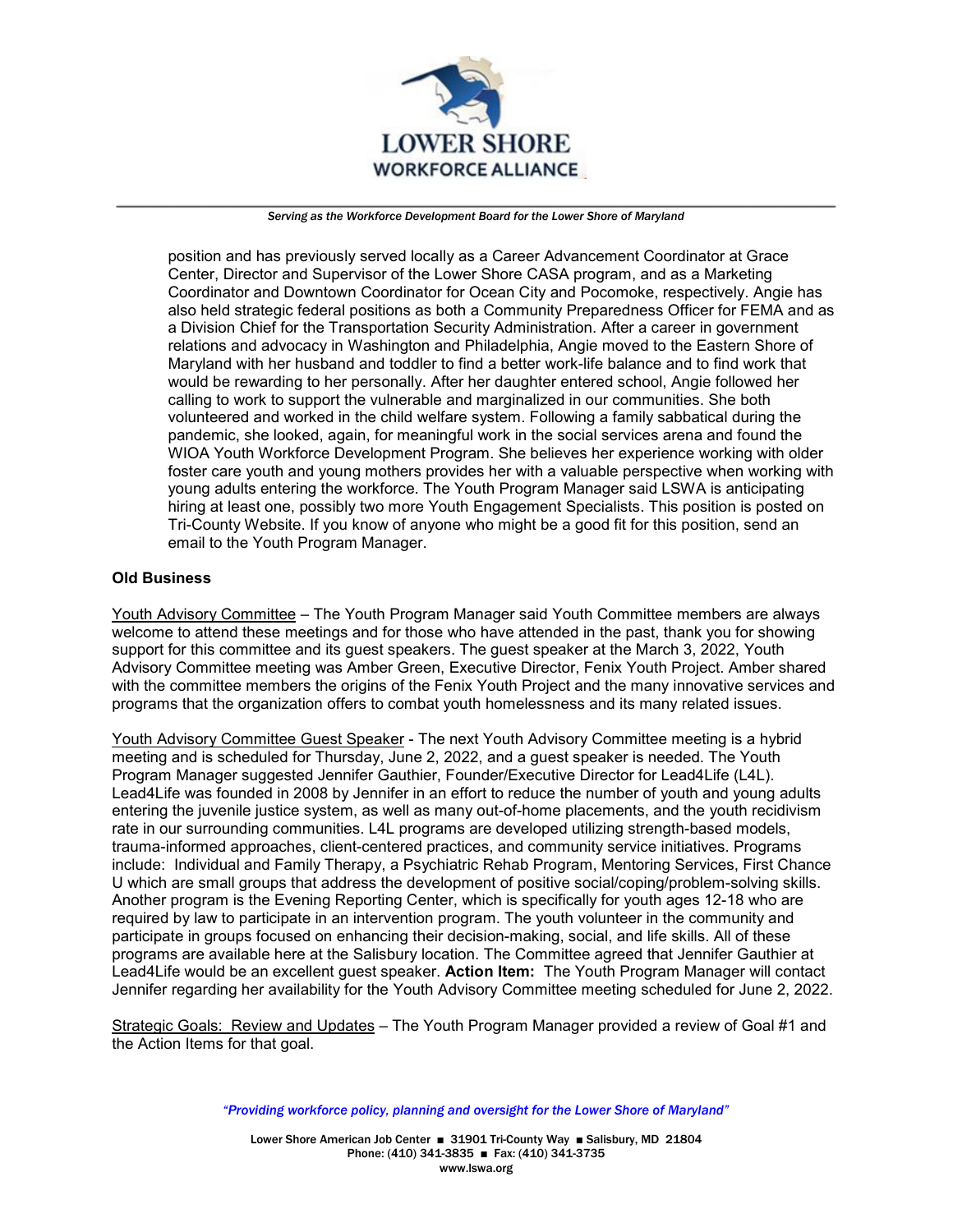

- Goal #1: Increase employer engagement with workforce development and education systems in order to increase work-based training opportunities for at-risk youth.
	- o Action items:
		- 1. Identify in-demand industries The Youth Program Manager provided a brief review of the top five industries on the Eastern Shore.
		- 2. Identify employers within each industry Even though Employers and Businesses in the Berlin area have been identified. Employers are needed in all local areas and those industries that are in high demand. Alicia Dennis, Denean Jones-Ward and Monique Snyder have been diligently working on identifying those top industries to be highlighted and the occupations within them. The Youth Program Manager provided a brief review of the those top industries and occupations within them.
		- 3. Interview employers and current employees Interview questions for Employers, Employees, and Educators have been developed and shared with the committee.
		- 4. Interview Educators that can provide training that leads to industry recognized credentials and career pathways - Denean Jones-Ward has reached out to her Wor-Wic colleagues inviting them to participate in this project. Four of her colleagues have accepted her invitation for interviews. Dr. Rhonda Banks, Director of CEWD Business and Industry Training Department, will speak about trades and manufacturing. Kristina Toadvine, Director of CEWD Computer Training Department, will speak about Drones, Allied Health, and Truck Driver training. Brandon Gosseline, Department Head and Instructor of RDT, and Melissa Hall, RDT Instructor will speak about Radiologic Technology.
		- 5. Video tours of Employers/Businesses The Youth Program Manager provided the most current update. Monique Snyder, Regional Communications Developer, has continued to work diligently to meet with the educators and establish the groundwork for the videos. Monique is the consultant on this project and has agreed to provide the needed video equipment and her expertise with recording and editing the videos. Monique has developed a video outline that can be utilized for all of the industries/occupational areas to be interviewed. **Action Item:** The Youth Program Manager will email the draft Video Outlines for Skilled Trades and Radiologic Technology to the Committee.

The Youth Program Manager said interviewing the educators should be the starting point. The interview videos will focus on the highlighted industry and its selected occupations. The videos will run between 3-5 minutes in length, and it will utilize a conversational/relaxed format and flexibility with the interview questions. As the Educator interviews move forward, a natural progression from these interviews would be to identify students and employers to interview within the selected industries and occupational fields. Dr. Banks, Brandon, and Melissa have already expressed ideas/recommendations for employers and employees to interview. Once the employers and employees are firmly identified, the video process will begin. Jennifer Bertrand has offered her time to assist with conducting the video tours of employers/businesses.

The Youth Program Manager provided a review of Goal #2 and the Action Items for that goal.

- Goal #2: To increase community awareness to strengthen referral systems for youth provider organizations.
	- o Action Items
		- 1. Solicit guest speakers through Youth Committee members and Advisory Committee –

*"Providing workforce policy, planning and oversight for the Lower Shore of Maryland"*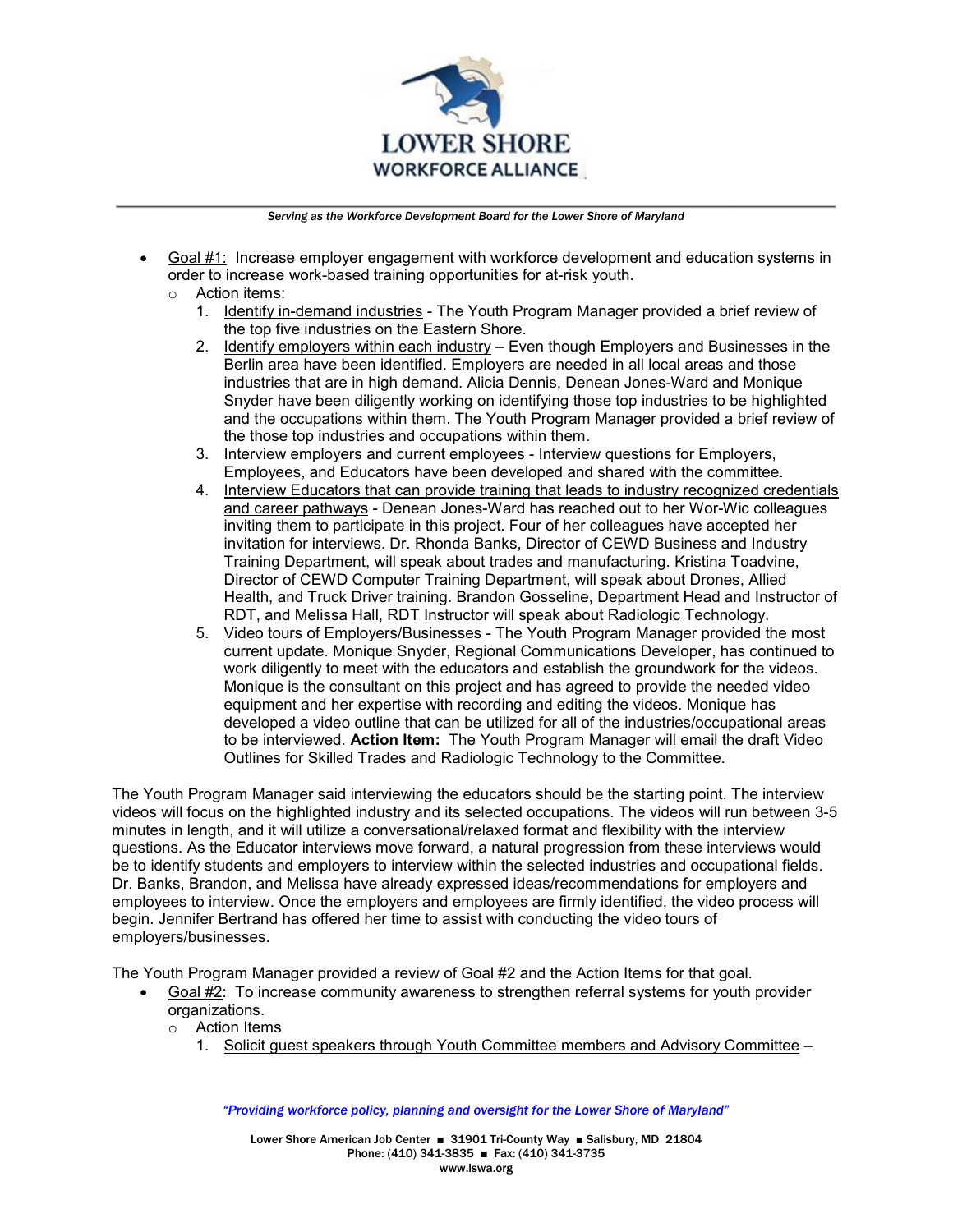

The Youth Program Manager provided a recap of Advisory Committee Guest Speakers for 2021-2022 and said that she will contact Jennifer Gauthier, Founder/Executive Director for Lead4Life regarding her availability for the Youth Advisory Committee meeting scheduled for June 2, 2022.

- 2. Review/identify any current community audits for gaps in youth services The Youth Program Manager said Heather Mahler has obtained the 2021 Youth-Led Town Hall Report conducted by Fenix Youth Project. Becca Webster shared the LMB needs assessment and information gathering done last year. Both the Fenix Youth Project Town Hall Report and Wicomico Partnership for Families and Children's needs assessments echo many of the same concerns: poverty, lack of housing, lack of inclusion (especially noted in the LGBTQ community), and lack of resource knowledge. Becca also shared MDs Department of Health Youth Pandemic Behavior Survey report, which also serves to identify and close gaps in youth behaviors. The survey report is structured around 12 Main topics: 1) physical activity/well-being, 2) emotional support, 3) vehicle safety, 4) tobacco products, 5) secondhand smoke, 6) alcohol/marijuana, 7) other drugs, 8) sexual behavior, 9) home life, 10) mental health and bullying, 11) violence, and 12) COVID-19 impacts. **Action Item:** The Youth Program Manager will email the report to the Committee. Becca has suggested collaborating with the Youth Committee and LSWA to conduct a community needs assessment together. **Action Item:** LSWA will be scheduling a meeting with Becca to discuss this further.
- 3. LSWA has researched area youth programs and completed the Area Youth Program Directory - The Area Youth Program Directory was emailed to the Committee on November 8, 2021.

### **New Business**

Provided by the Youth Program Manager:

- Youth Committee Chair Ivy Wells resigned from the Workforce Development Board due to increased work responsibilities, which in turn left the Youth Committee without a Chair. The Youth Program Manager reviewed the Guidelines with the Committee.
- New Youth Committee Members
	- o At the March 9, 2022, Board meeting, the Deputy Workforce Director discussed the Chair position and the importance of a Board member stepping up and assuming this role. Roger Martinson, a current Board member, has expressed interest. Roger has joined today's meeting as a guest. After introductions, Roger provided a brief background and shared his interest in youth and this Committee. The Youth Program Manager said if Roger decides to accept the Chair position; his nomination would go before the Steering Committee for approval and before the Board for confirmation.
	- o Freddy Mitchell, Executive Director, Shore Up! Inc. has nominated Kaleel Neal, Director of The Two Generation Whole Family Approach program for membership on the Youth Committee. Kaleel has accepted and the nomination will go before the Steering Committee for approval and before the Board for confirmation.
- Youth Program Re-Organization The Youth Program Manager said Grace Center's contract was terminated on March 15, 2022. LSWA and Telamon have absorbed Grace Center's caseload and there has been no interruption in participant services. Consolidation meetings have been held and 12 of Grace Center's participants have been transferred to Telamon. A new grant contract,

*"Providing workforce policy, planning and oversight for the Lower Shore of Maryland"*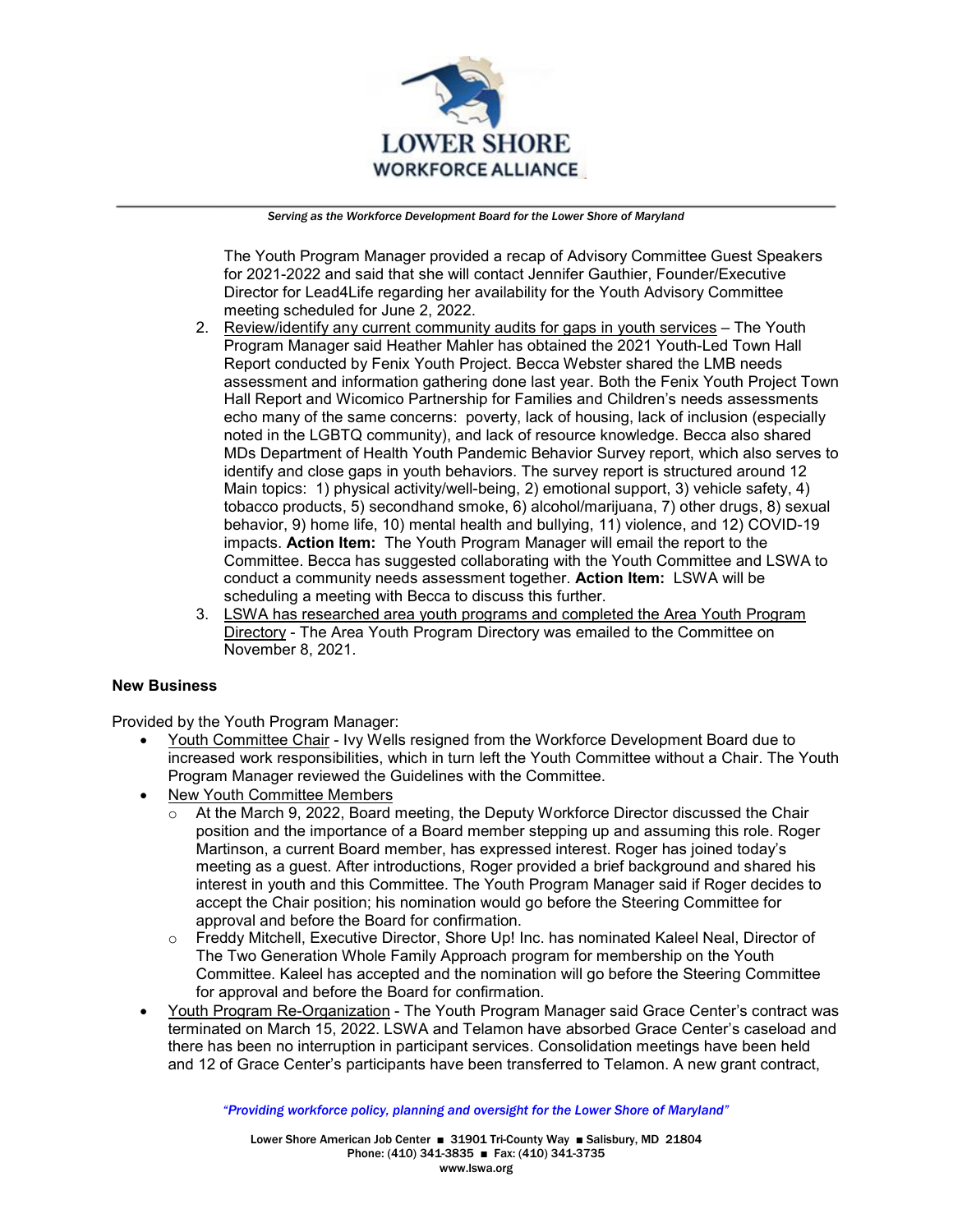

budget modification, and addendum has been created and approved for Telamon so that services can be effectively provided. LSWA has hired Angie as one of our Youth Engagement Specialist to work with the remaining former Grace Center participants and to recruit additional program participants.

- Youth Program Welcome Reception To assist with a seamless transition, a Youth Program Welcome Reception was held on April 4, 2022. The purpose of the Welcome Reception was to introduce all participants to their new case managers and to review each participant's ISS. The Youth Program Manager said to address Grace Center's caseload and future program growth, LSWA will hire 1-2 additional Youth Engagement Specialists to provide direct case management services to enrolled participants. As of October 1, 2022, LSWA will assume all aspects of grant management and service provisions, using an MOU with service providers to ensure delivery of the WIOA Youth 14 Program Elements. This means that there will no longer be WIOA grant subrecipients providing these services. If anyone has any suggestions regarding service providers for the 14 Elements, please let me know as we are looking for appropriate partners.
- LSWA Processes and Procedures As announced in November, LSWA revised the Youth Procedures and Guidelines so that Niccole Oliver is the main point of contact for submission of applications, eligibility criteria, and documentation. Niccole will also be responsible for case management monitoring and ensuring that Telamon and LSWA are adhering to WIOA and MWE case management and service delivery guidelines and timelines. Staff is meeting weekly to develop and/or revise forms, policies, processes, and procedures to implement this service delivery model.

## **Other Business**

The Youth Program Manager provided the Youth Committee meeting dates scheduled for 2022. As of May 9, 2022, meeting formats will be hybrid with both virtual and in-person options available. On the next meeting invite, please indicate whether you will be attending virtually or in-person.

The Youth Program Manager talked about the JA Inspire event held at the Wicomico Youth & Civic Center on March 29-30, 2022. Over 3500 lower shore  $8<sup>th</sup>$  grade students from seven counties attended the hands-on, interactive career exploration event. It was fantastic! There was representation from Eastern Shore companies, colleges and universities, trade schools, and apprenticeship programs. Some pictures of the event were shared with the Committee.

#### Committee member's agency announcements/updates

**Adjourn:** Meeting adjourned at 2:02 p.m.

Respectfully submitted,

Dione Shaw Operations Coordinator

Approved: May 9, 2022

*"Providing workforce policy, planning and oversight for the Lower Shore of Maryland"*